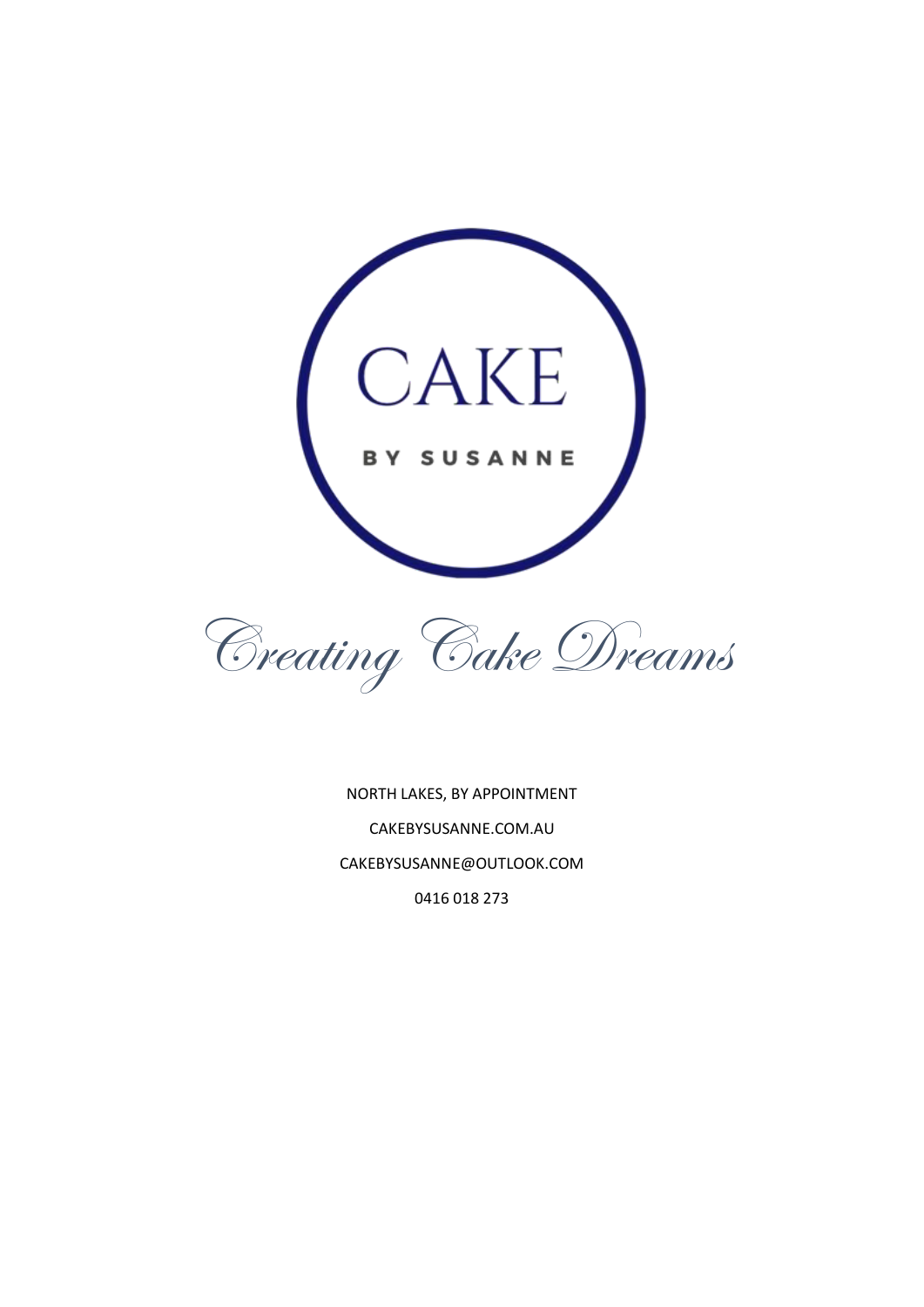### / MY STORY

Firstly I am a mum to my beautiful 6 year old son.. and wife to my working husband.

Starting out my cake business was really by accident. I worked for many years as a project manager in the finance industry but during my maternity leave I re-ignited my passion for food and baking. Starting out small at home, my business quickly grew (with my first wedding cake featured in Complete Wedding Sydney and Cosmopolitan Brides) and I opened my first cake shop in Gladesville, Sydney in 2015.

My business grew to be a highly regarded wedding and celebration cake business and we employed 7 staff and created close to 1000 cakes a year. We serviced many of Sydney's premier wedding venues and were featured in various wedding publications and media including the front cover of Modern Wedding Magazine, featured shoots with Vera Wang and a stint on Channel 7's Morning Show.

Due to my father's cancer diagnosis in 2017 my family moved back to be with my parents in Brisbane in late 2017. Family is very important to me, and after taking some quality time I just couldn't keep away from creating cake and so "Cake by Susanne" was born. We are a specialist cake only business working from our private studio in North Lakes creating custom naked, buttercream and fondant cakes.

All our cakes are lovingly baked fresh each week using premium ingredients. We decorate all our cakes fresh on the day and take no more than 5 orders a week ensuring we create beautiful custom cakes just for you.

### / OUR BRIDAL COMMITMENT

Absolute dedication to our bridal couples ensures your dreams come true on your special day. Our cakes are baked fresh and are decorated on the day of your wedding to ensure absolute freshness. We also believe a cake is a cake and do not charge additionally for any of our bridal services. Our consultations are complimentary and we will work with you every step of the way to "Create Your Cake Dream".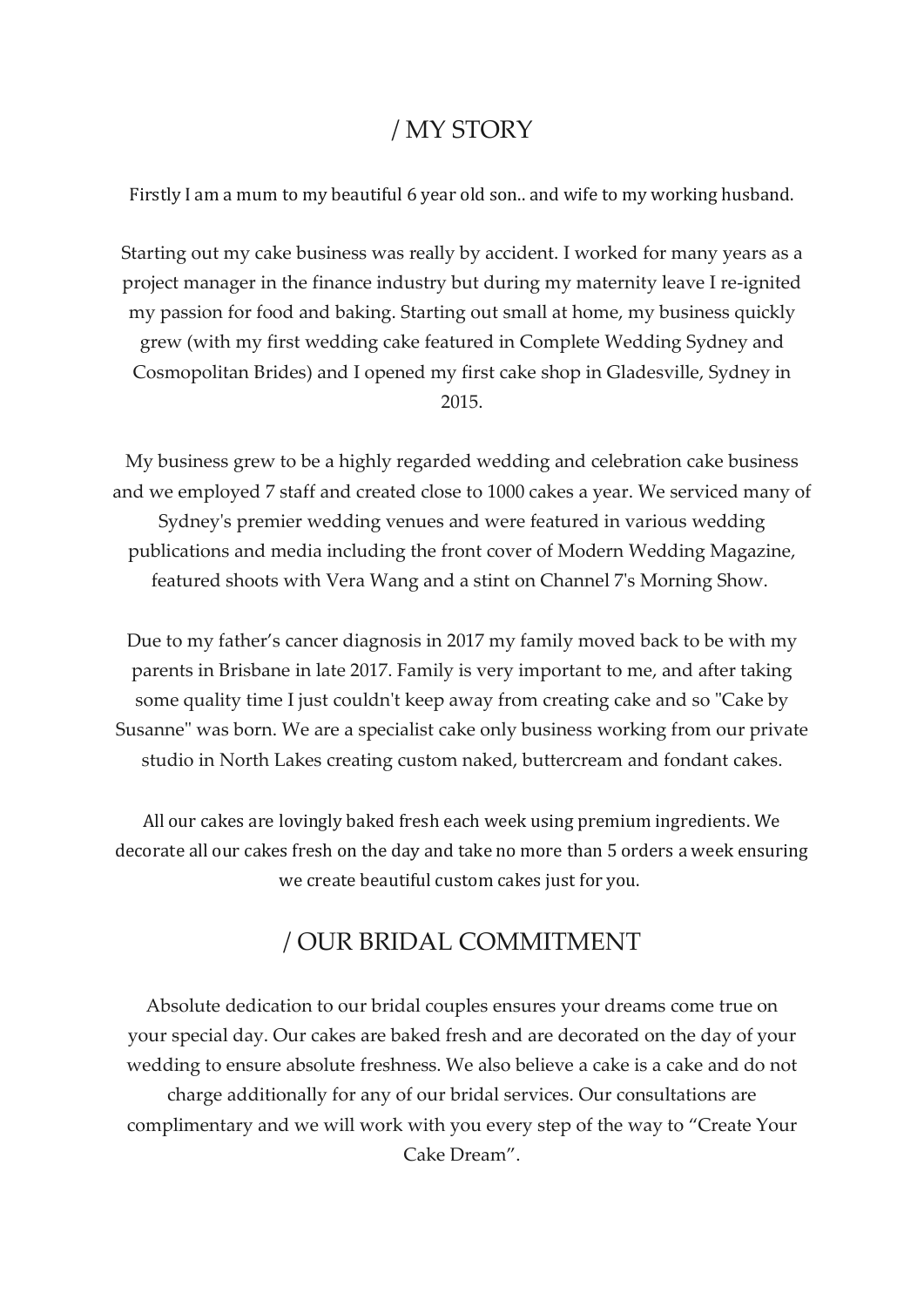# / SAMPLE OF MY WORK

















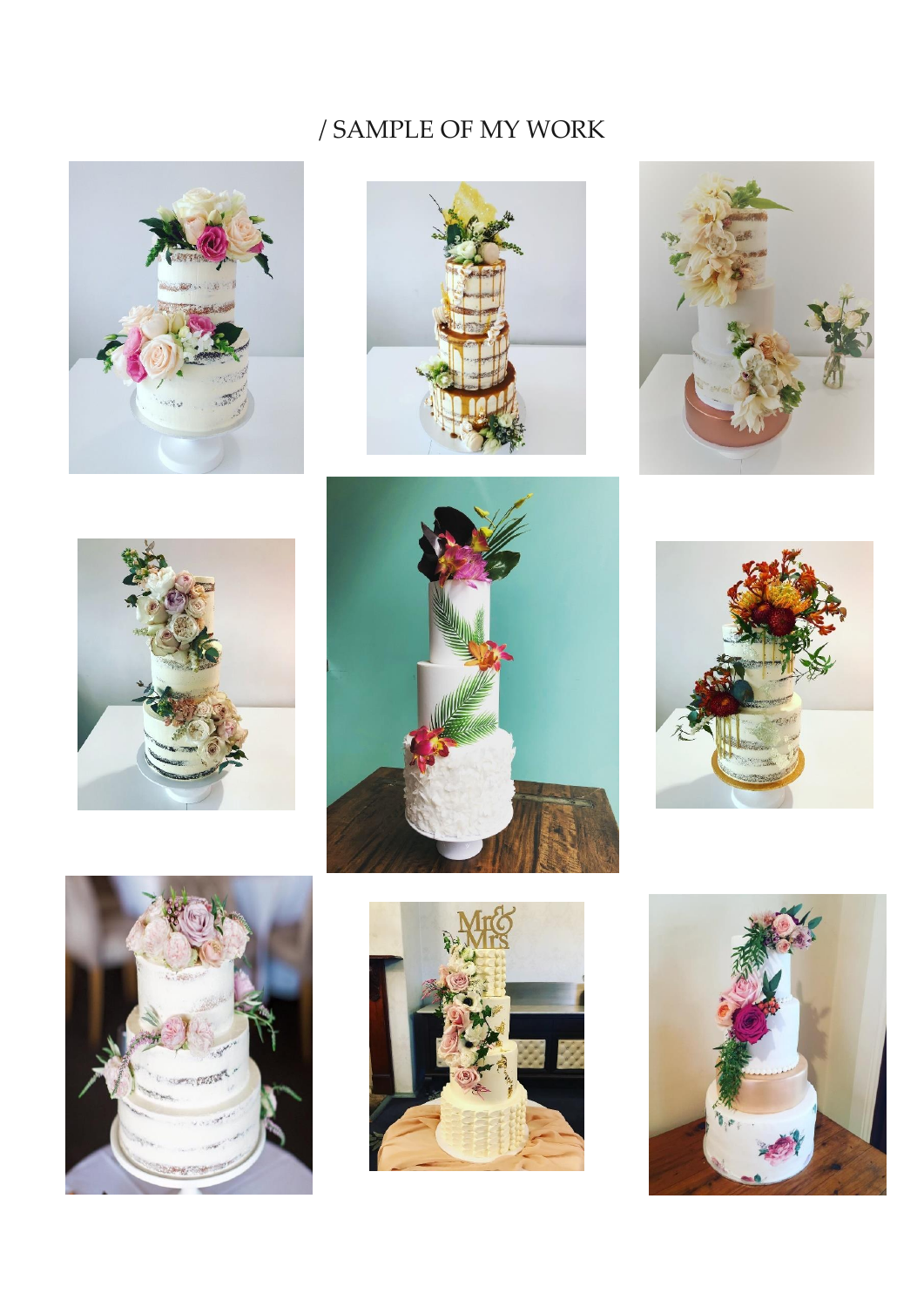## / A SELECTION OF PRESS